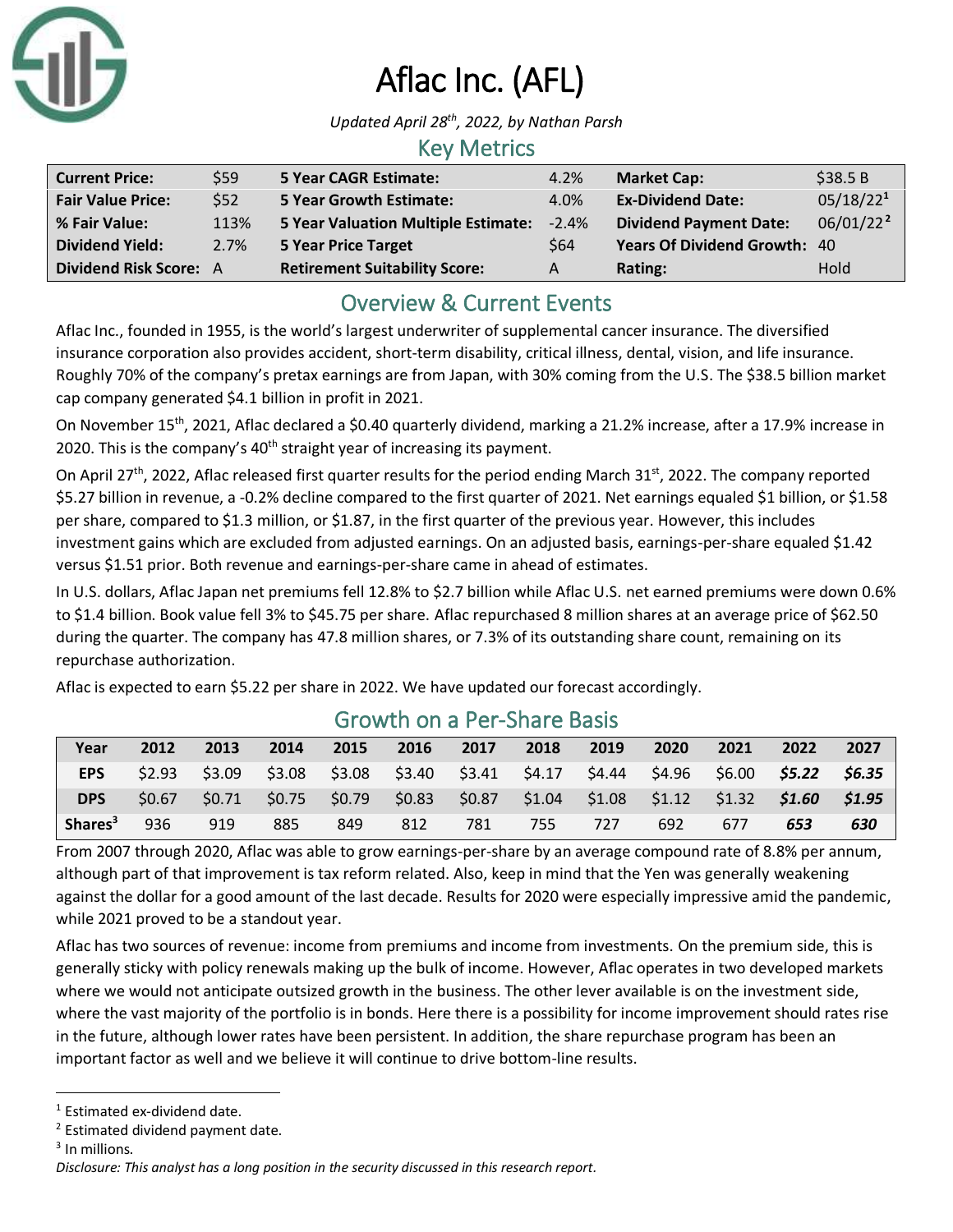

# Aflac Inc. (AFL)

#### *Updated April 28th , 2022, by Nathan Parsh*

All these items – premium growth, higher rates and repurchases – were challenged to some degree by the COVID-19 pandemic. However, the company has proven to be quite resilient. After a notable uptick in 2021 earnings, we are forecasting a 4% annual growth rate over the intermediate term.

### Valuation Analysis

| Year                                                        | 2012 | 2013 | $\sim$ 2014 | 2015 | 2016 2017                 | 2018 | 2019 | $\sqrt{2020}$ | $\sim$ 2021 | 2022            | 2027 |
|-------------------------------------------------------------|------|------|-------------|------|---------------------------|------|------|---------------|-------------|-----------------|------|
| Avg. P/E $7.9$ $9.4$ $10.0$                                 |      |      |             | 10.0 | $10.0$ 11.4 10.8 11.6 8.0 |      |      |               |             | 8.6 11.3 10.0   |      |
| Avg. Yld. 2.9% 2.4% 2.4% 2.6% 2.5% 2.2% 2.3% 2.1% 2.8% 2.5% |      |      |             |      |                           |      |      |               |             | $2.7\%$ $3.1\%$ |      |

Over the last decade shares of Aflac have traded hands with an average P/E ratio of roughly 10 times earnings. We believe this is fair for the security, considering that many insurers trade at a comparable multiple. This lower average valuation multiple allows for the robust share repurchase program to be more effective. Ongoing owners are much better served if the company is buying out past partners at 10 times earnings as compared to say 15- or 20-times earnings. With shares trading near 11 times our earnings estimate, this implies a small valuation headwind. Reverting to our target multiple by 2027 would reduce annual returns by 2.4% for the period. Shares have fallen 8% since our February 3rd, 2022 report.

Aflac is a Dividend Aristocrat with a long streak of rising dividends. Moreover, with the company paying out roughly a third of its profits in the form of a dividend, there is ample runway for the dividend streak to continue.

## Safety, Quality, Competitive Advantage, & Recession Resiliency

| Year   |  | 2012 2013 2014 2015 2016 2017 2018 2019 2020 2021 2022 |         |  |                                    |  |  | 2027 |
|--------|--|--------------------------------------------------------|---------|--|------------------------------------|--|--|------|
| Payout |  | 23% 23% 24%                                            | $-26\%$ |  | 24% 26% 25% 24% 23% 22% <b>31%</b> |  |  | 31%  |

During the Great Recession Aflac generated earnings-per-share of \$1.64, \$1.31, \$1.96, and \$2.57 during the 2007 through 2010 period. Furthermore, the dividend was increasing this entire time. We are encouraged by the past performance and ongoing financial stability, as the company's strong brand and conservative approach serve as complementary competitive advantages. Although we do note that the company's international exposure, while strong in Japan, mitigates some of its reliability, especially as it relates to currency fluctuations.

Despite this reasonable recession performance, especially in comparison to other financial institutions, Aflac's share price dropped all the way from \$34 in the middle of 2008 down to under \$6 per share at the depths of the recession even though the underlying earnings power was fine, and the dividend never faltered. We suppose this is a general cautionary note: in the long run business results will prevail, but in the short-term anything can happen, so it's important to prepare accordingly.

## Final Thoughts & Recommendation

Aflac has a solid business model and great dividend growth record. Total return potential comes in at 4.2% per annum, driven by the 4% growth rate and 2.7% starting dividend yield, offset by multiple compression. Shares earn a hold rating.



## Total Return Breakdown by Year

[Click here to rate and review this research report. Your feedback is important to us.](https://suredividend.typeform.com/to/S0SIkB)

*Disclosure: This analyst has a long position in the security discussed in this research report.*